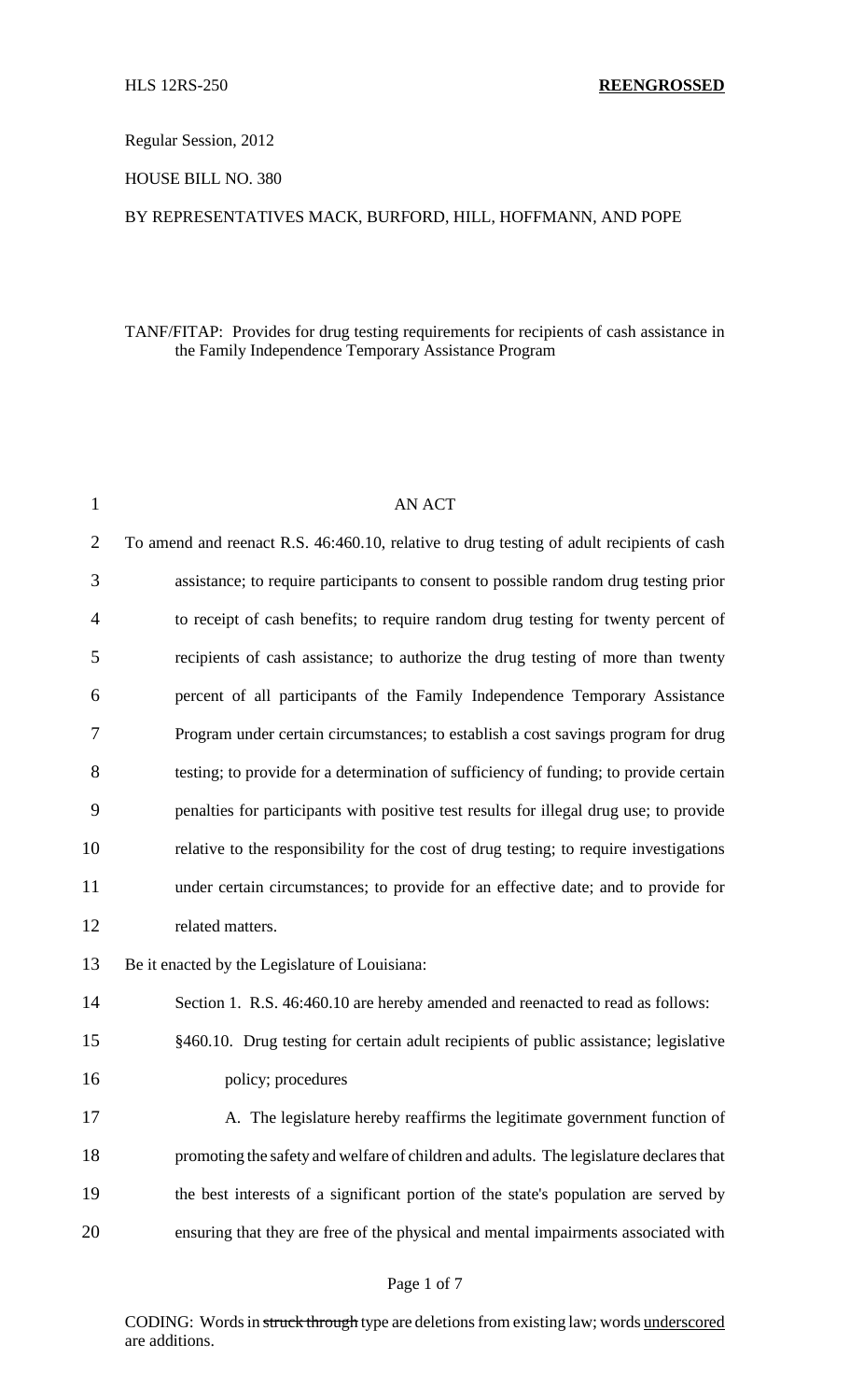| $\mathbf{1}$   | drug dependence. The legislature also affirms the importance of ensuring that         |
|----------------|---------------------------------------------------------------------------------------|
| $\overline{2}$ | Louisiana's citizens are ready to work, and in order for Louisiana's citizens to be   |
| 3              | work-ready, they must be free of drug dependence. The legislature further reaffirms   |
| $\overline{4}$ | its compelling interest in providing safeguards to eliminate the misappropriation of  |
| 5              | entitlement cash assistance benefits. The legislature hereby directs the secretary of |
| 6              | the Department of Children and Family Services in consultation with the secretary     |
| 7              | of the Department of Health and Hospitals and the commissioner of administration      |
| 8              | to establish a mandatory drug testing program for certain twenty percent of adults in |
| 9              | the Temporary Assistance for Needy Families Block Grant Program Family                |
| 10             | Independence Temporary Assistance Program (FITAP). The drug testing shall             |
| 11             | comply with standards utilized by the office of behavioral health of the Department   |
| 12             | of Health and Hospitals; however, in the event that it is determined that the Family  |
| 13             | Independence Temporary Assistance Program Drug Testing and Treatment Fund (the        |
| 14             | fund), as provided for in R.S. 46:460.11, has deposits in the fund sufficient to      |
| 15             | conduct testing of more than twenty percent of adults in FITAP, then the percentage   |
| 16             | of all adult FITAP participants tested shall be based on the adequacy of the fund;    |
| 17             | however, prior to drug testing more than twenty percent of adults in FITAP, the state |
| 18             | shall be reimbursed twenty thousand dollars from the fund to be deposited into the    |
| 19             | state general fund to offset any state deficits. The determination of sufficient      |
| 20             | funding for the purposes of this Section shall be made by the secretaries of the      |
| 21             | Department of Children and Family Services, the Department of Health and              |
| 22             | Hospitals, and the commissioner of administration.                                    |
| 23             | B.(1) Each participant in FITAP shall be asked to sign a written consent              |
| 24             | form that informs the participant that, in order to receive or to continue receiving  |
| 25             | cash assistance benefits, the participant shall consent to random drug testing to be  |
| 26             | administered by the Department of Children and Family Services according to the       |
| 27             | provisions of this Section. The form shall inform the participant that, with his      |
| 28             | signature, he agrees to be drug tested at any time as determined by the department    |

while the participant is receiving cash assistance benefits. A participant who does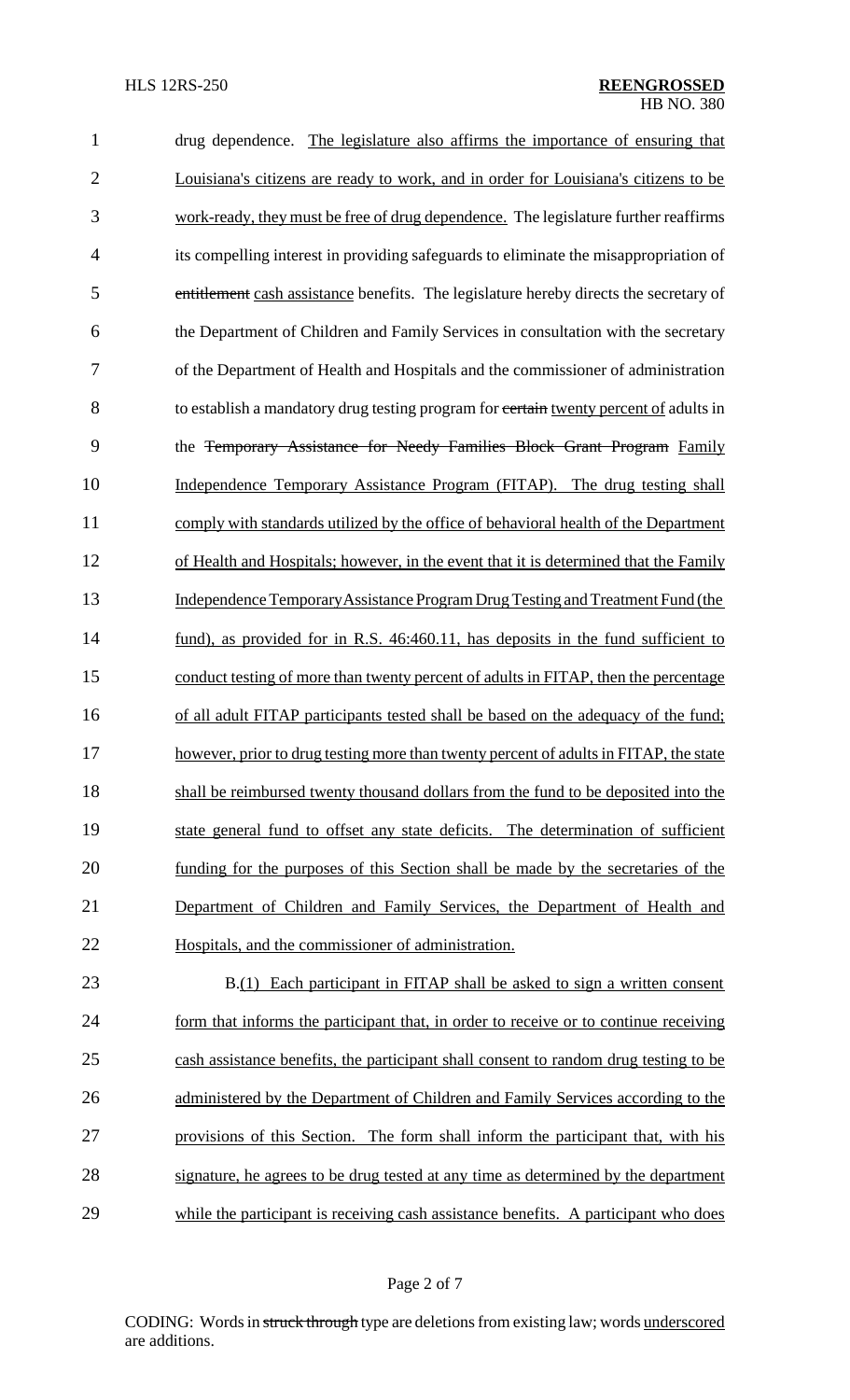1 not sign the form granting consent to a drug test shall not be eligible to receive or to 2 continue receiving cash assistance benefits.

3 (2) The secretary of the Department of Children and Family Services shall 4 cause to be instituted a mandatory drug testing program for certain twenty percent 5 of adult participants, to be determined by the secretary in consultation with the 6 secretary of the Department of Health and Hospitals and the commissioner of 7 administration, in the Temporary Assistance for Needy Families Block Grant 8 Program. FITAP or its successor. The Department of Children and Family Services 9 shall randomly select the participants to be drug tested according to a procedure 10 established through rules and regulations promulgated according to the 11 Administrative Procedure Act. No participant shall be tested if such testing is 12 prohibited by federal law. No sanction shall be imposed on an adult participant if 13 such sanction is prohibited by federal law. Such testing program shall provide 14 procedural safeguards to ensure the protection of the constitutional rights of the 15 program participants and provide that testing shall be done by state certified 16 laboratories; however, in the event that it is determined that the Family Independence 17 Temporary Assistance Program Drug Testing and Treatment Fund (the fund), as 18 provided for in R.S. 46:460.11, has deposits in the fund sufficient to conduct testing 19 of more than twenty percent of adults in FITAP, then the percentage of all adult 20 FITAP participants tested shall be based on the adequacy of the fund; however, prior 21 to drug testing more than twenty percent of adults in FITAP, the state shall be 22 reimbursed twenty thousand dollars from the fund to be deposited into the state 23 general fund to offset any state deficits. The determination of sufficient funding for 24 the purposes of this Section shall be made by the secretaries of the Department of 25 Children and Family Services, the Department of Health and Hospitals, and the 26 commissioner of administration.

27 C. The required drug testing program shall require a participant to complete 28 an education and rehabilitation program within ninety days, depending on 29 availability and length of treatment, of upon the initial identification of such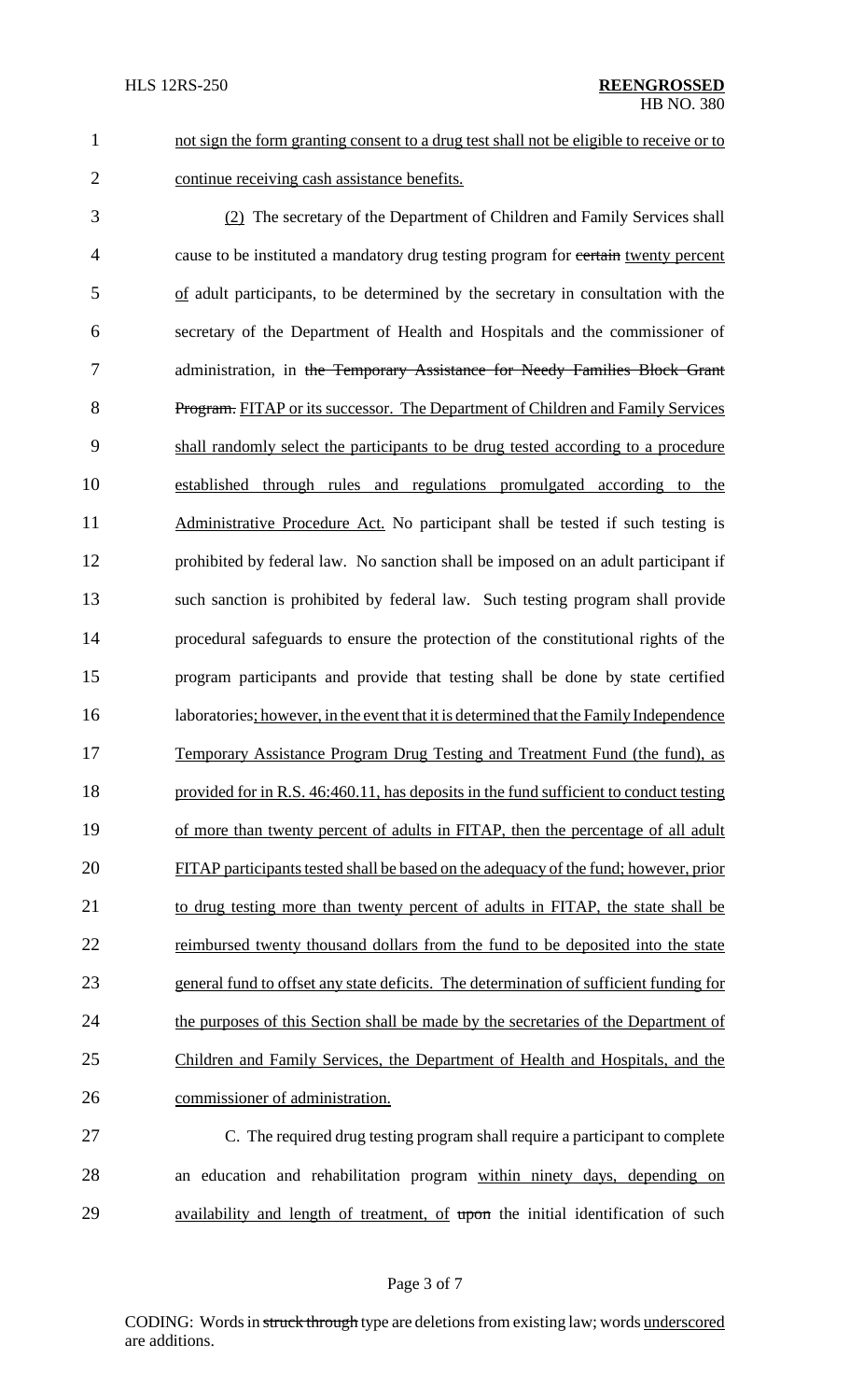participant as an illegal drug user verified by a positive test result as a prerequisite 2 to continued receipt of benefits. A participant who fails to complete the required education and rehabilitation program in the allotted time shall be suspended from 4 participation in the cash assistance program for a period of one year from the date of the positive drug screen or until satisfactory completion of the program. Further, the drug testing program shall provide for the suspension of participation in such 7 entitlement cash assistance program for a period of one year from the date of the positive drug screen for a participant subsequently identified by a verified positive test result as an illegal drug user. The suspended participant shall be prohibited from reapplying for cash assistance until the entire suspension period has elapsed and the suspended participant has completed the reentry program required by this Section. 12 ; however, However, in no event shall participation in such entitlement cash assistance program be suspended while the participant istaking part in the education 14 and rehabilitation program required to be completed within ninety days of the initial positive test result, or when the participant is actively engaged in treatment that exceeds ninety days, or until when an education and rehabilitation program is 17 available unavailable to the participant. The secretary of the Department of Children and Family Services in conjunction with the secretary of the Department of Health and Hospitals and the commissioner of administration shall provide a program of education and rehabilitation for participants so identified asillegal drug users. Such program shall include regulations governing the reentry of a suspended recipient into 22 the entitlement cash assistance program based on subsequent testing results and completion of education and rehabilitation programs. Such program shall also include the provision of inpatient services for any participant identified as an illegal drug user if it is determined that such inpatient services are necessary for successful rehabilitation.

 D. The secretary of the Department of Children and Family Services in consultation with the secretary of the Department of Health and Hospitals and the commissioner of administration shall promulgate rules and regulationsto implement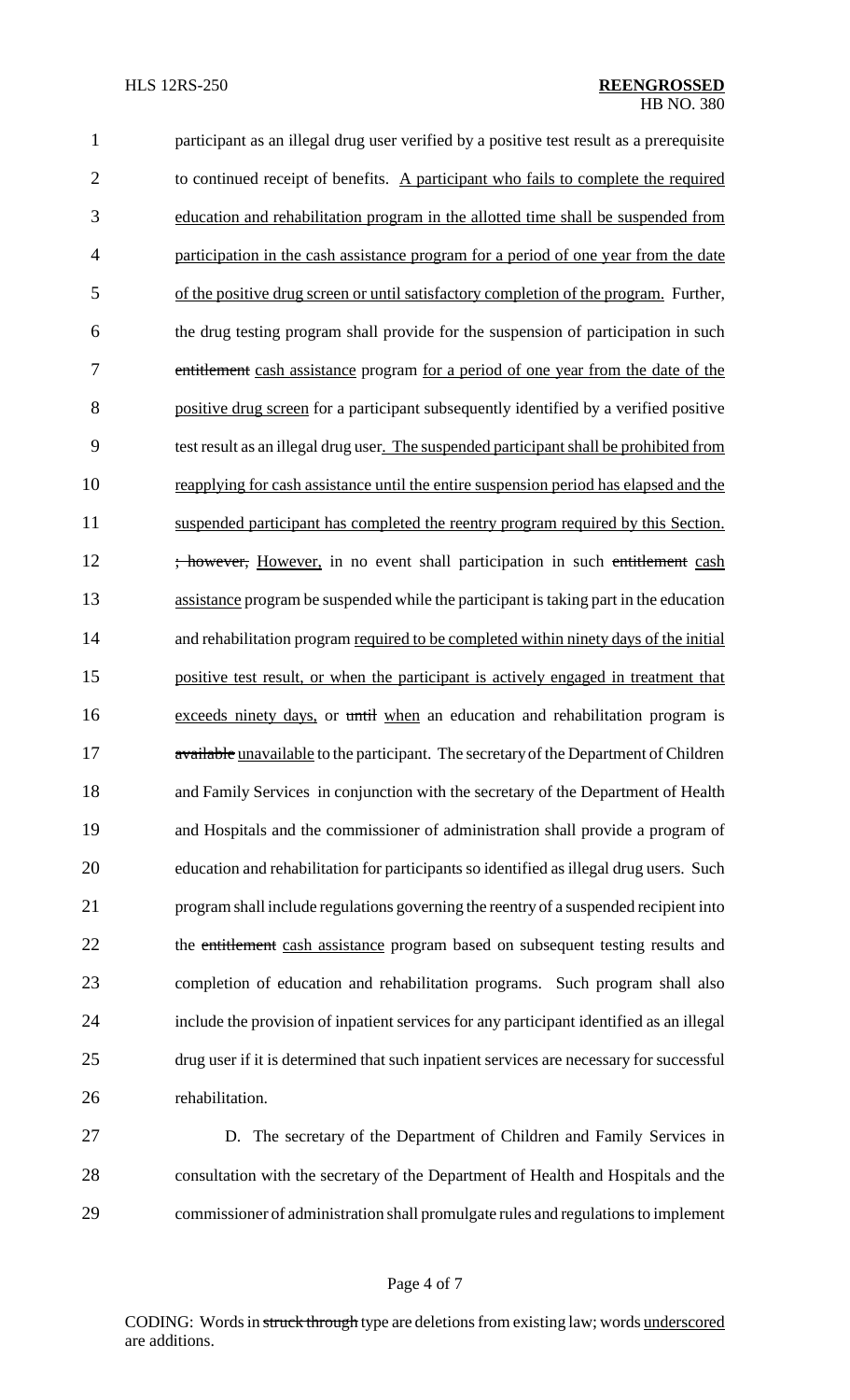| $\mathbf{1}$   | the provisions of this Section in accordance with the Administrative Procedure Act.   |
|----------------|---------------------------------------------------------------------------------------|
| $\overline{2}$ | Such rules and regulations shall provide that the cost of the initial testing of      |
| 3              | participants for the presence of illegal drugs and the treatment of such participants |
| $\overline{4}$ | pursuant to the provisions of this Section shall be borne by the department or        |
| 5              | departments that grant the applicable public assistance. The cost associated with all |
| 6              | subsequent drug screening of a participant pursuant to the provisions of this Section |
| 7              | shall be borne by the participant.                                                    |
| 8              | E. The secretary of the Department of Children and Family Services shall              |
| 9              | promulgate rules and adopt regulations, in accordance with the Administrative         |
| 10             | Procedure Act, to implement the provisions of this Section. The implementation of     |
| 11             | the random drug testing of adult recipients of cash assistance shall be conducted in  |
| 12             | the most efficient and cost-effective manner possible.                                |
| 13             | $E$ . The secretary shall prepare a written statistical report on the program         |
| 14             | and submit the report to the legislature on or before January 1, 1999, and annually   |
| 15             | thereafter.                                                                           |
| 16             | G. The child welfare division of the department shall investigate, without            |
| 17             | exception, every case in which an applicant with children, who is otherwise eligible  |
| 18             | for FITAP benefits, is denied based on the failure to complete the required education |
| 19             | and rehabilitation program or a subsequent positive drug screen as provided in this   |
| 20             | Section within seventy-two hours of the denial.                                       |
| 21             | Section 2. This Act shall become effective on January 1, 2013.                        |

## DIGEST

The digest printed below was prepared by House Legislative Services. It constitutes no part of the legislative instrument. The keyword, one-liner, abstract, and digest do not constitute part of the law or proof or indicia of legislative intent. [R.S. 1:13(B) and 24:177(E)]

Mack HB No. 380

**Abstract:** Expands drug testing to 20% of adult recipients of public cash assistance. Establishes a cost savings program for a drug testing program.

Present law (R.S. 46:460.10(A)) provides for drug testing of certain adult recipients participating in the Temporary Assistance for Needy Families Block Grant (TANF). Allows the secretary of the Dept. of Children and Family Services (DCFS), in consultation with the

# Page 5 of 7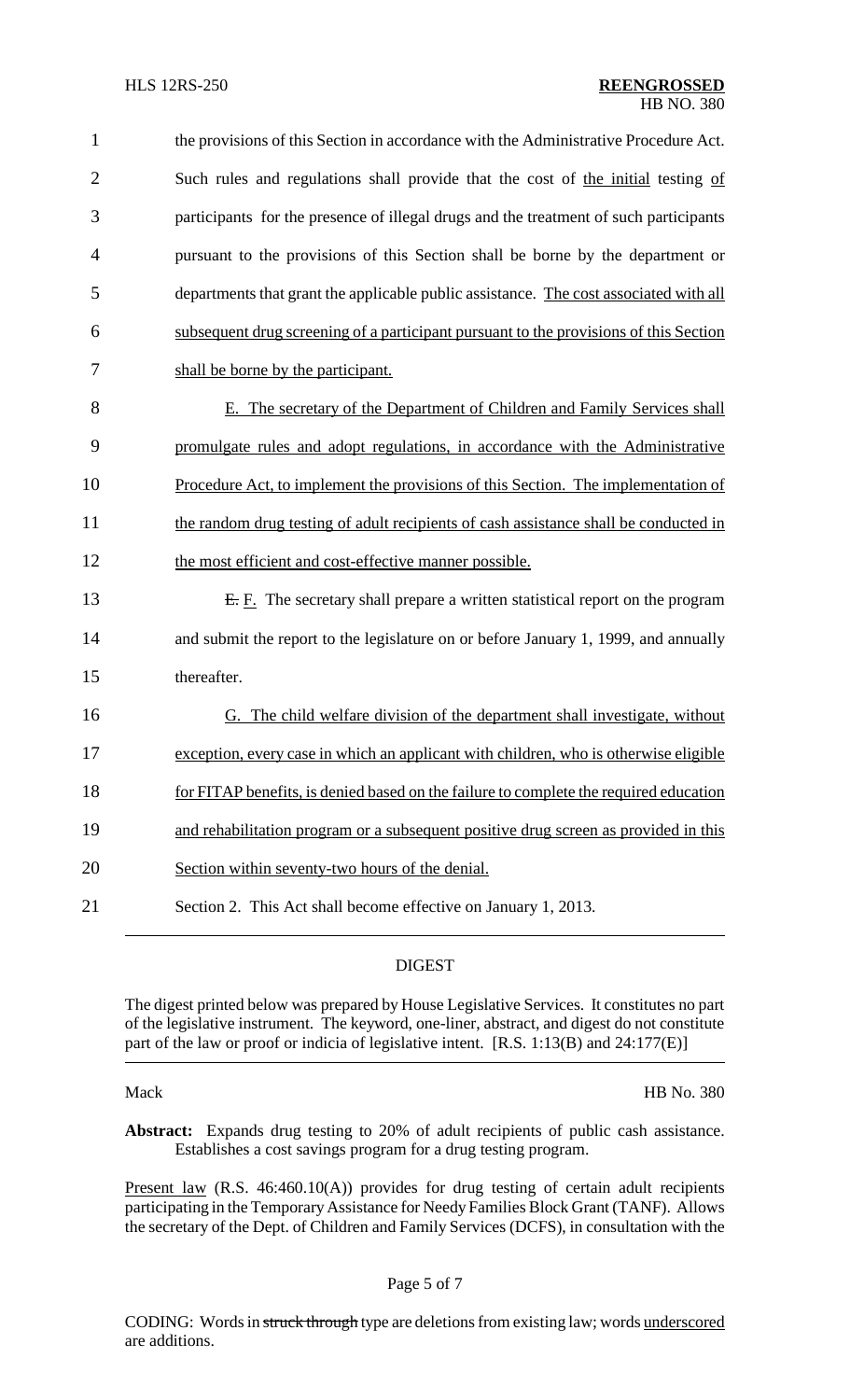secretary of the Dept. of Health and Hospitals (DHH), and the commissioner of administration, to define which adult participants are subject to testing.

Proposed law retains present law but requires that 20% of adult recipients of the Family Independence Temporary Assistance Program (FITAP) be drug tested. Proposed law requires that drug testing comply with standards utilized by the office of behavioral health.

Proposed law requires reimbursement of \$20,000 to the state, from the fund, to be deposited into the state general fund prior to any additional drug testing above 20% of adult participants of FITAP.

Proposed law  $(R.S. 46:460.10(B)(1))$  requires each participant of the FITAP program to sign a written consent form which informs the participant that, in order to receive or to continue receiving cash assistance benefits, the participant shall consent to random drug testing administered by DCFS. A participant who does not sign the form granting consent to a drug test shall not be eligible to receive or to continue receiving cash assistance.

Proposed law (R.S. 46:460.10(B)(2)) specifies that DCFS shall randomly select the participants to be drug tested according to a procedure established through the rules and regulations promulgated according to the Administrative Procedure Act.

Proposed law provides that if it is determined that the Family Independence Temporary Assistance Program Drug Testing and Treatment Fund (the fund), as provided for in present law (R.S. 46:460.11), has deposits sufficient to conduct testing of more than 20% of adults in FITAP, then the percentage of all adult FITAP participants tested will be based on the adequacy of the fund.

Proposed law provides that the determination of sufficient funding for the implementation of proposed law shall be made by the secretaries of DCFS, DHH, and the commissioner of administration.

Present law (R.S. 46:460.10(C)) requires a participant to complete an education and rehabilitation program upon the initial identification of such participant as an illegal drug user verified by a positive test result as a prerequisite to continued receipt of benefits. Also, requires the drug testing program to provide for the suspension of a participant from the entitlement program when he is subsequently identified by a verified positive test result as an illegal drug user. Further, prohibits the suspension of a participant from an entitlement program while he is taking part in the education and rehabilitation program or an education and rehabilitation program is unavailable to the participant.

Proposed law modifies present law by specifying that the required education and rehabilitation program must be completed within 90 days, pending availability, of a positive drug screen. Also, provides that a participant who fails to complete the required education and rehabilitation program in the allotted time will be suspended from participation in the cash assistance program for a period of one year from the date of the positive drug screen or until the satisfactory completion of the program. Proposed law providesthat a participant who is subsequently identified by a verified positive test result as an illegal drug user will be suspended from participation in the cash assistance program for one year from the date of the positive drug screen. Also, requires the suspended participant to reapply for assistance after the suspension period and completion of the reentry program required by law. Proposed law also prohibits the suspension of a participant from the cash assistance program while the participant is taking part in the education and rehabilitation program required to be completed within 90 days of the initial positive test result, or when the participant is actively engaged in treatment that exceeds 90 days, or when an education and rehabilitation program is unavailable to the participant.